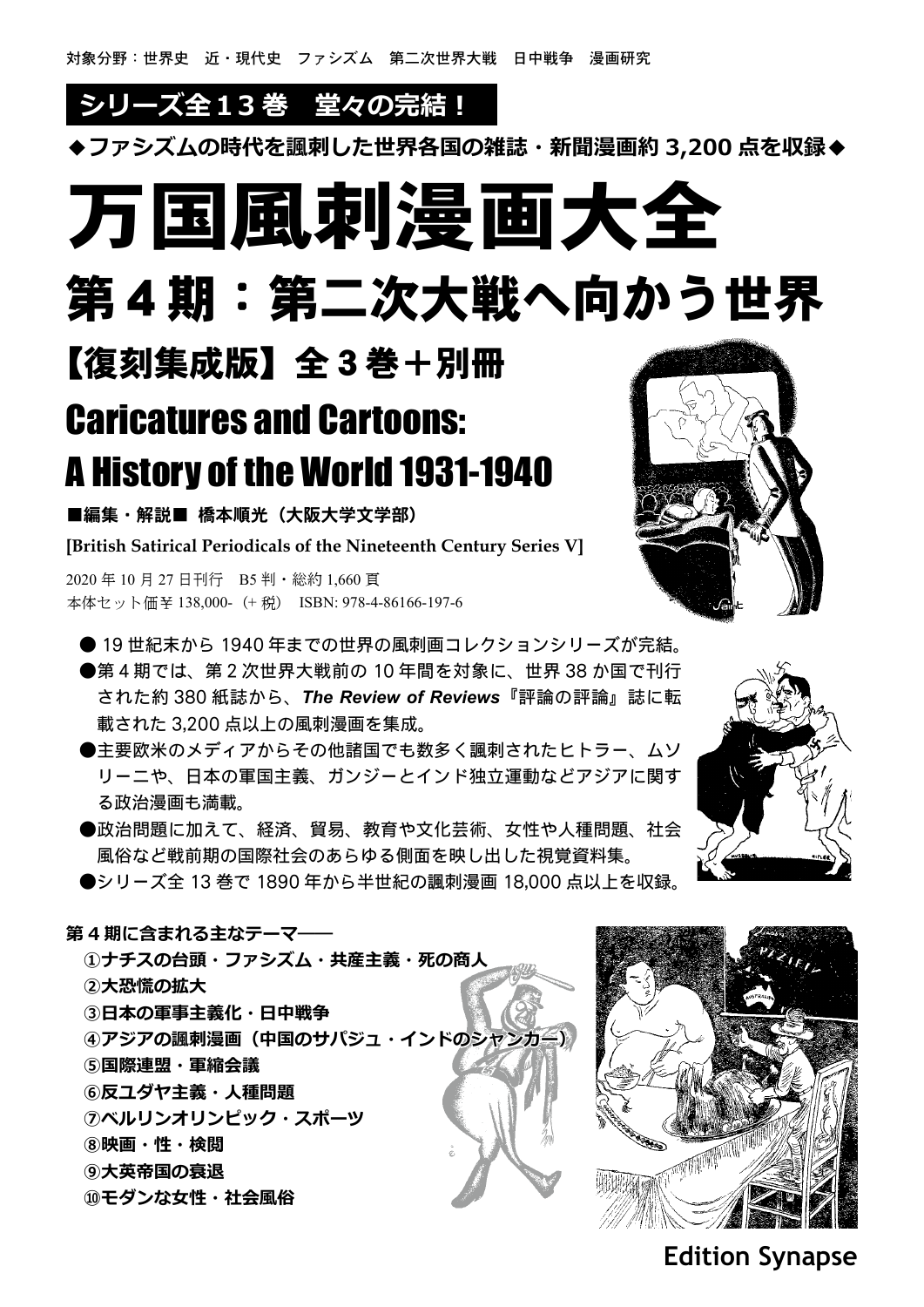#### シリーズ収録諷刺漫画の主な出典新聞・雑誌 【主な出典新聞・雑誌タイトル(第 1 ~ 4 期)】

#### ■アジア・オセアニア・アフリカ■

●日本: Asahi / Asahigraph / Jiji Shimpo / King / War Magazine Tokyo / Japan Advertiser / Tokyo Puck / Yorodzu Choho / Nichi Nichi / Osaka Mainichi / Osaka Puck ●中国 : Eastern Sketch /Manchuria Daily News / Min-kuo-his-pao / National Review / Saturday Evening Review / North China Herald / North China Standard ●シンガポール:Straits Produce ●ミャンマー : Rangoon Times ●インド : Bombay / Calcutta Recorder/ Hindi Punch / Looker-On / Nationalist / Business / Modern Review / New India / Hindustan Times / Indian Express ●スリランカ : Ceylon Amicus ●オーストラリア : Australian Boomerang / Australian Life / Australian Pastoralists' Review / Boomerang / Freeman's Journal / Illustrated Sydney News / Melbourne Beacon / Melbourne Bulletin / Melbourne Punch / Moreton Mail / Outpost / South Australian / Critic / Sydney Bulletin / Australian Worker / Mail Sydney / Smith's Weekly / Soldier ●ニュー ジーランド : New Zealand Graphic / Auckland Star / Canterbury Times / New Zealand Herald / Spectator ●エジプト:Al Kashgul / Cairo Punch / Lak-Lak / Akher Saa / Arev / La Caravane / Varictes ●南アフリカ: Bloemfontein Weekly Post / Cape Illustrated Magazine / Cape Register / Cape Town Owl / Daily Dispatch / De Pers / De Transvaaler / Johannesburg Star / Johannesburg Times / Lead Milner / Mosquito / Natal Caricature / Pretoria Weekly News / South African Lantern / South African Moon / South African News / South African Register / South African Review / South African Star / South African Telegraph / Telephone / Transvaal Truth / African World / Cape Times / Owl / Rand Daily Mail / Transvaal Critic / Arrow / Cape Times / De Berger / Friend / South African Nation / Friend / Natal Mercury / Social Credit News ●ジンバブエ(ローデシア): Rhodesian Opinion

#### ■中東・東ヨーロッパ■

●トルコ : Kalem / Akbaba / Karaghieuz / Nassreddin Hodija / Papaghan / P'st / Aksam ●ウクライナ:Szczutek / Komar ●チェコ・スロヴァキ ア : Humoristicke Listy / Hoffmeister / Koprivy / Kvitko / Lidove Noviny / Prager Presse / Prager Zeitung / Rul / A. I. Z. / Neuer Vorwarts ●ルー マニア : Veselia / A Roha / Lupta / Taranismu / Vremeal ●ハンガリー : Borss em Janko / Ustokas / Bolond Istok / Borsszem Janko / Humoristicke-Listy / Pesti Hirlap / Az Est / Budapesti Hirlap / Magyarsag / Uj Idok ● ブルガリア:Bulgarie ●エストニア:Kratt / Waba Maa ●ポーラン ド:Cyrnlik Warszawski / Mucha / Marcholt ●セルビア:Politika ● クロアチア:Koprive ●ロシア(ソヴィエト): St. Petersburg Arrows / Budilnik / Novoye Vremya / Oskolki / Razvletchenie / Schut / Iskry / Listok / Lukomorye / Satirikon / Outro / Strekoza / Izvestia / Krasnaya Gaseta / Krasnaya Zvesda / Pravda / Rabotchaya Gazeta / Rabotchaya Moskva / Smekhakh / Journal de Moscou / Krokodil / Leningradskaya Pravda / Moscow Daily News / Sovietskoié Iskoustva / Vechernaya Moskva

#### ■北・南・西ヨーロッパ■

ベ ル ギ ー:Le Pays Réel / Le Soir / Sciuretz ● スウェーデン : Nya Nisse / Naggen / Sondags Nisse / Gothenburg / Kasper / Söntags Nisse / Strix / Svenska Dagbladed / Dagens Nyheter / Goteborgs Handelsoch



Sjofahrts  $\bigcirc$  フィンランド: Garm / Hovnarren / Suomen Teollisuus / Uusi Suomi / Fyren / Hovnarren ●ノルウェー: Karikaturen / Korsaken / Social Demokraten / Tidens Tegn / Tyrihans / Dagbladet / Hvepsen ●デ ンマーク : Klods Hans / Vikirigen / Christiania / Hvepsen / Karikaturen / Dagens Nyheder / Extra Bladet / Politiken / Social Demokraten ●ギリ シャ : Jo Astis / Hellas / Kerukeion / Athinaiki / Eleftheron Vima ●マ ルタ:Il Berka / Times of Malta ●イタリア : Il Fischietto /Il Papagalle / L'Asino / Noterelle / O Seculo / Il 420 / Luna / Mulo / Numero / Guerin Meschino / Il 210 / Il Becco Giallo / Il Mattino / Il Pasquino / Il Popolo d'Italia / Il Secolo / Il Travaso / Popolo d'Italia / Secolo-Sera / Tevere / Travaso / Il Corriére degli Italiani / Il Monito / Ciorelli in Settebello / Fascismo Liberatore / Fuorisacco / Gazetta del Popolo / La Domenica del Corriere / La Stampa / Lavoro Fascista / Marco Aurelio / Popolo di Roma / Tribuna d'Italia ● スペイン : Barcelona Comica / Blanco y Negro / El Cardo Madrid / La Campana de Gracia / Le Gedeon / Campana de Gracia / Esquella / Gedeòn / Heraldo de Madrid / Hojas Selcetas / Buen Humor / El Imparcial / El Sol / Esquella / Gutierrez / La Voz / L'Esquella de la Torraxa / Nota Politica / A. B. C. / El Socialista / Gracia y Justicia / Gronica / Gutierrez / La Batalla / La Libertad / La Veu / Las Noticias / Nuevo Mundo ●ポルトガル : Parodia / Seculo Comico ●オースト リ ア : Der Floh / Glühlichter / Humoristiche Blätter / Kikeriki / Neue Glühlichter / Glühlichter / Muskete / Arbeiter Zeitung / Der Gotz / Die Stunde / Kikeriki / Wiener Caricaturen / Neues Wiener Journal ● ド イ ツ : Humoristische Blätter / Jugend / Kladderabatsch / Lusige Blätter / Münchener Odinskarte / Nene Glühlichter / Postillion / Tageblatt / Uilenspiegel / Ulk / Brummer / Meggendorfer / Postillion / Simplicissimus / Wahre Jacob / Acht Uhr Blatt / Berliner Tageblatt / Brummbär / Der Brummer / Der Götz / Der Lustige Sachse / Die Woche / Dorfharbier / Fliegende Blätter / Hannover'sche Kurier / Jugend / Kladderadatsch / Lachen Links / Lustige Blätter / Magdeburgsche Zeitung / Rheinische Warte / Rote Fahne / Vorwärts / Berliner Illustrierte / Das Schwarze Korps / Das Werk / Der Angriff / Der Hummel / Der Stuermer / Die Brennessel / Die Ente / Die Reichswart / Fliegende Blaetter / Frankfurter Volksblatt / Illustrierte Zeitung / Montagspost / Roter Pfeffer / Sonntags Morgen / Völkischer Beobachter / Vorwaerts / Woche ●スイス : Der Nebelspalter / Journal de Genéve / Die Weltwoche / Le Travail / L'Illustre ● フラン ス : Actualité / Courrier Francais / Cri de Paris / Journal Amusant / La Reforme / La Sihouette / La Vie en Grand Air / Le Courrier Francais / Le Figaro / Le Grelot / Le Matin / Le Nationaliste / Le Paroquet / Le Petit Journal / Le Piliori / Le Rire / L'Illustré National / Petit Bleu / Pied de Nez / Psst / Revue Encyclopédique / Dur's Elsas / La Silhouette / La Victoire / L'Avenir / Le Charivari / Le Cri de Paris / Le Figaro / Le Pêle-Mêle / Le Petit Journal / Les Droits de l'Homme / Ruy Blas / Aux Ecoutes / Carnet de la Semaine / Cyrano / Démocratie Novelle / Fantasio / Il Becco Giallo / La Libertà / La Victoire / La Vie Parisienne / Le Canard Enchaîné / Le Carnet de la Semaine / Le Charivari / Le Cri de Paris / Le Journal / Le Matin / Le Monde / Le Petit Parisien / Le Peuple / Le Progrès Civique / Le Quotidien / Le Rappel / Le Rire / L'Echo de Paris / L'Echo National / L'Ere Nouvelle / Les Hommes au Jour / L'Europe Nouvelle / L'Excelsior / L'Humanité / L'Illustration / L'Œuvre / Merle Blanc / New Bayonne / Petit Provencal / Aux Ecoutes / Candide / Cyrano / Ecoutez-Moi / Gringoire / Intransigeant / Je Suis Partout / La Dépèche / La Dépêche de Toulouse /

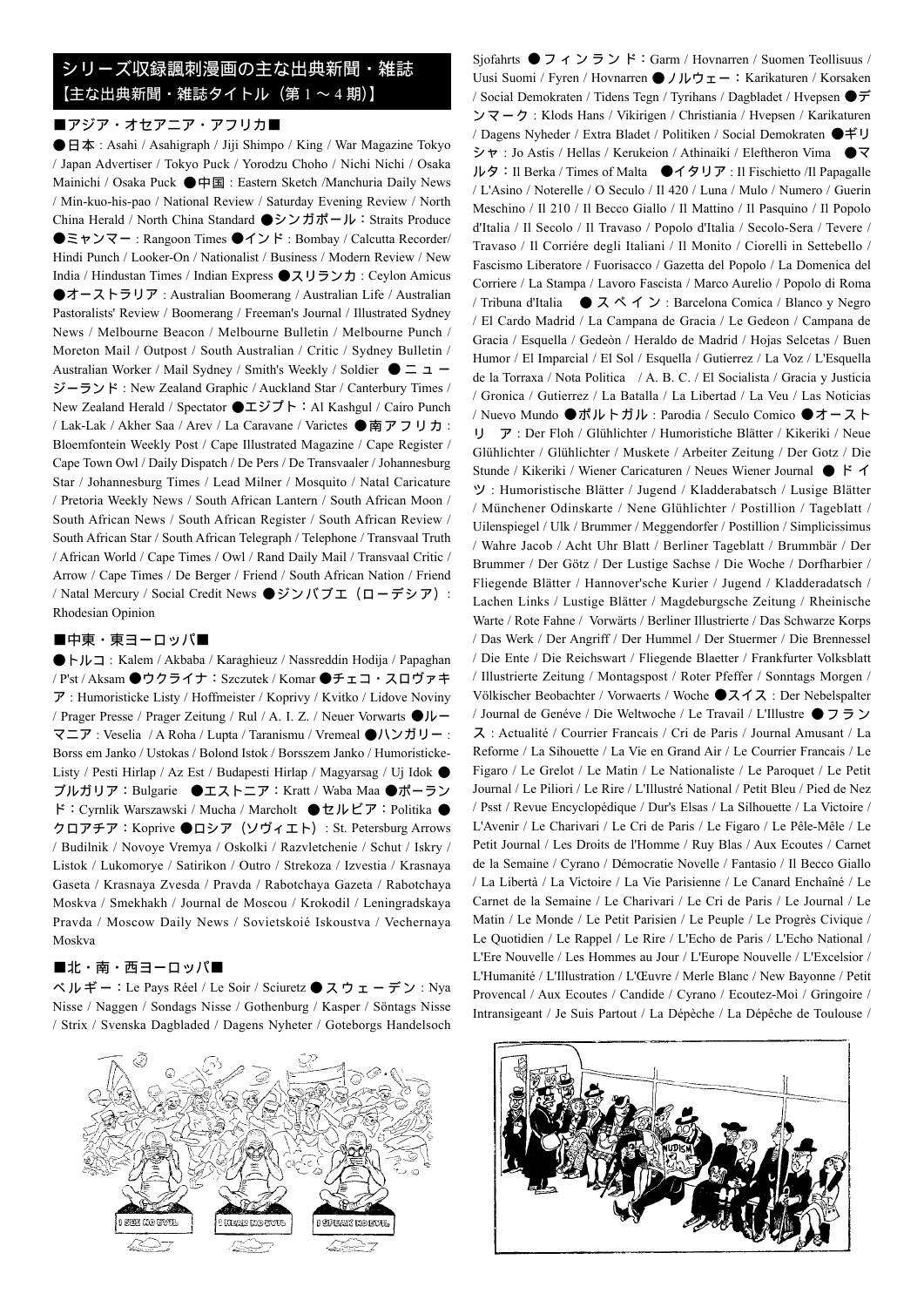La Flèche / La Lumière / La République / La Tribune des Nations / L'Ami du Peuple / Le Merle Blanc / Le Miroir du Monde / Le Monde Illustré / Le Petit Bleu / Le Populaire / L'Epoque / L'European / L'Ordre / Marianne / Messidor / Miroir du Monde / Regards / Ric et Rac / Vendredi ●オラン ダ : Amsterdammer / Bijvoegset / Telegraaf / Geillustreerd Politienieuws / Haagsethe Courant / Le Courant / Nederlandsche Spectator / Weekblad vor Neaderland / Notenkraker / Haagsche Post / Notenkraker / Uiltje / De Fakkel / De Groene Amsterdammer / Her Volk ●英国 : Ant / Ardrossan and Saltcoats / Herald / Ariel / Beacon / Birmingham Courier / Birmingham Dart / Birmingham Weekly Mercury / Birmingham Weekly News / Black and White / Britannia / Clarion Daily / Express Daily Mirror / Dwarf / Elector's Picture Book / Express / Fair Game / Fair Trade / Fun / Funny Folks / Glasgow Evening News / John Bull / Judy / Labour Prophet / Lika Joko / Moonshine / Morning Leader / New Budget / News of the World / Pall Mall Budget / Pall Mall Gazette / Pick-me-up / Picture Politics / Punch / Quiz / Retail Trader / Salisbury Nugget / St. Stephen's Review / The Sketch / Times / Town Crier / Umpire / Vanity Fair / Westminster Budget / Westminster Gazette / Abolitionist / Bradford Daily Telegraph / Bystander / Cornubian / Daily Graphic / Daily News and Leader / Girl's Realm / Glasgow Evening Times / Huddersfield Examiner / Jewish Chronicle / Jolly Good Fellows / Liberal Monthly / Manchester Dispatch / Pearson's Magazine / Picture Politic / Reynolds' Newspaper / Sporting Illustrated / Star / Tatler / Votes for Women / War Cry / Bulletin (Glasgow) / Bystander / Catholic Herald / Commercial Art / Communist / Daily Courier / Daily Dispatch / Daily Herald / Daily Mail / Daily Record Glasgow / Evening Express Cardiff / Evening Standard / Everybody's Anecdotes / Everybody's Weekly / Everyman / Foreign Affairs / Guardian / Humorist / India / Isis / Law Journal / London Mercury / London Opinion / Mail (Birmingham) / Mercury / New Leader / New Statesman / News and Mercury / News-Chronicle / Passing Show / Piccadilly / Radio Times / Record / Saturday Review / Sketch / Sunday Express / Sunday Mail (Glasgow) / Sunday Times / Tatler / Time and Tide / Weekly Chronicle / Weekly Westminster / Western Mail / Yorkshire Evening Post / Yorkshire Evening Telegraph / Colosseum / African World / Air Review / Arabic World / Astonishing Island / Barlow in the Plebs / Blackshirt / Bookman / British Legion Journal / Bulletin and Scots Pictorial / Countryman / Current Literature / Daily Sketch / G.K.'s Weekly / Grimes in the Star / Landmark / Lees in Sunday Graphic / Millgate Monthly / Morning Post / Nash's Magazine / National Worker / New Clarion / New English Weekly / New Leader / New Passing Show / New Royal / Passing Show / Plebs / Psalms for Modern Life / Quarterly News / Razzle / Recovery / Royal Magazine / Satire / Soviet Culture / Sun Bathing Review / Sunday Chronicle / Sunday Referee / The War Cry / Tit-Bits / Week-End Review / Western Mail / Western Mail and South Wales News / Windsor Magazine ●アイルランド : Freeman's Journal / Irish Figaro / Irish Independent / Irish Life / Irish People / Irish Weekly / Irish World / Lepracaun / United Ireland / Weekly Freeman / Weekly National Press / Everybody's Monthly / Sinn Fein / Dublin Opinion

#### ■北・中南米■

●カナダ : Canada Standard / Daily Witness / Globe / Grip / Montreal Daily Witness / Star / The Moon / Toronto World / Beck's Weekly / Courier / Grain Growers' Guide / Toronto News / Vancouver Daily / Free Press



/ Montreal Star / New World ● 米 国 : Brooklyn Daily Eagle / Chicago Inter-Ocean / Chicago Record-Herald / Chicago Socialist / Chicago Times-Herald / Chicago Tribune / Cincinnati Post / Cleveland Plain Dealer / Collier's Weekly / Commercial Tribune / Comrade / Minneapolis Daily Tribune / Denver Evening Post / Denver News / Denver Post / Des Moines Register / Detroit Journal / Evening Journal / Harper's Weekly / Boston Herald / Judged / Judy / Cleveland Leader / Life / Light / Minneapolis Journal / Minneapolis Times / Minneapolis Tribune / Nerves / New York American / New York Herald / New York Journal / New York World / North American / Ohio State Journal / Philadelphia Inquirer / Philadelphia Times / Plain Dealer / Puck / Ram's Horn / Record-Herald / Salt Lake Herald / San Francisco Wasp / St. Paul Pioneer Press / St. Paul Weekly Dispatch / American Economist / Atlanta Constitution / Bee / Boston Herald / Call / Chicago Herald / Dayton News / Public Ledger / Hampshire Observer / Harper's Weekly / Indianapolis News / International Syndicate / Judge / Literary Digest / Los Angeles Times / Minneapolis Journal / New Armenia / New Orleans News / New York Evening Mail / New York Life / New York Times / Ohio State Journal / Oregonian / Pittsburg Dispatch / Porcupine / San Francisco Chronicle / Intelligencer / Seattle Times / Spokesman Review / St. Louis Republic / Tacoma Daily Ledger / Tennessean / Times Magazine / Wall Street Journal / Washington Times / Age-Herald / American / American Banker / American Bookman / American Legion Weekly / Appeal / Bee / Better Times / Birmingham Age Herald / Blade / Bulletin / Caramba / Central Press / Chicago Daily News / San Francisco Chronicle / Citizen / Columbus Dispatch / Commercial Appeal / Courier-Journal / Daily Eagle / Daily News Chicago / Dallas News / Dayton Daily News / Democrat and Chronicle / Detroit News / Dispatch / Evening Journal / Evening News Newark / Evening Post / Evening Public Ledger / Evening Star / Evening World / Forum / G.M. Adams Service / Gotchnag / Boston Herald / Herald-Tribune / Inquirer / Issues of To-day / Item / Jack o' Lantern / Journal (Jersey City) / Journal-Courier Newhaven / Judge / Knickerbocker / Liberty / Liberator / N.E.A. Service / Nation / New York Evening Time / New York Mail / New York World / New Yorker / Newark Evening News / News (Chicago) / News (Dallas) / News (Dayton) / News (Detroit) / News (Indianapolis) / News (Washington) / Observer Charlotte / Ohio State Journal / Philadelphia Inquirer / Philadelphia Record / Plain Dealer / Post (Washington) / Post Dispatch / Post-Gazette / Record (Philadelphia) / Register Des Moines / San Francisco Bulletin / Saturday Evening Post (Philadelphia) / Sioux City Tribune / Spokesman Review / St. Joseph News-Press / St. Louis Star / State Journal (Ohio) / Sun (Baltimore) / Sun (Pittsburgh) / Survey / The Banner / The Citizen / Times (Brooklyn) / Times (Irvine) / Times (Louisville) / Times (Reading) / Times (Richmond) / Tribune (Chicago) / Tribune (New York) / Tribune (Sioux City) / Tribune (South Bend) / Vanity Fair / World / World-Herald Omaha / World's Work / Arizona Republic / Ballyhoo / Boston Transcript / City Museum / Cleveland News / College Humor / Commonsense / Cornell Widow / Hallabaloo / Kansas City Star / Knickerbocker Press / News of Talburt / Prensa / Providence Bulletin / Richmond Times-Dispatch / Rotarian / Sioux City Journals / St. Louis Post-Dispatch / World-Telegram ● メキシコ : El Hijodel Ahiuzote / Mexican Herald / Independiente / Mexican Life ● キューバ:Carteles ●ブラジル : Careta / O Malho ●アルゼンチン : Atlantida / Don Quixote / Critica ●チリ : Sucesos / Corre Vuela / Hoy